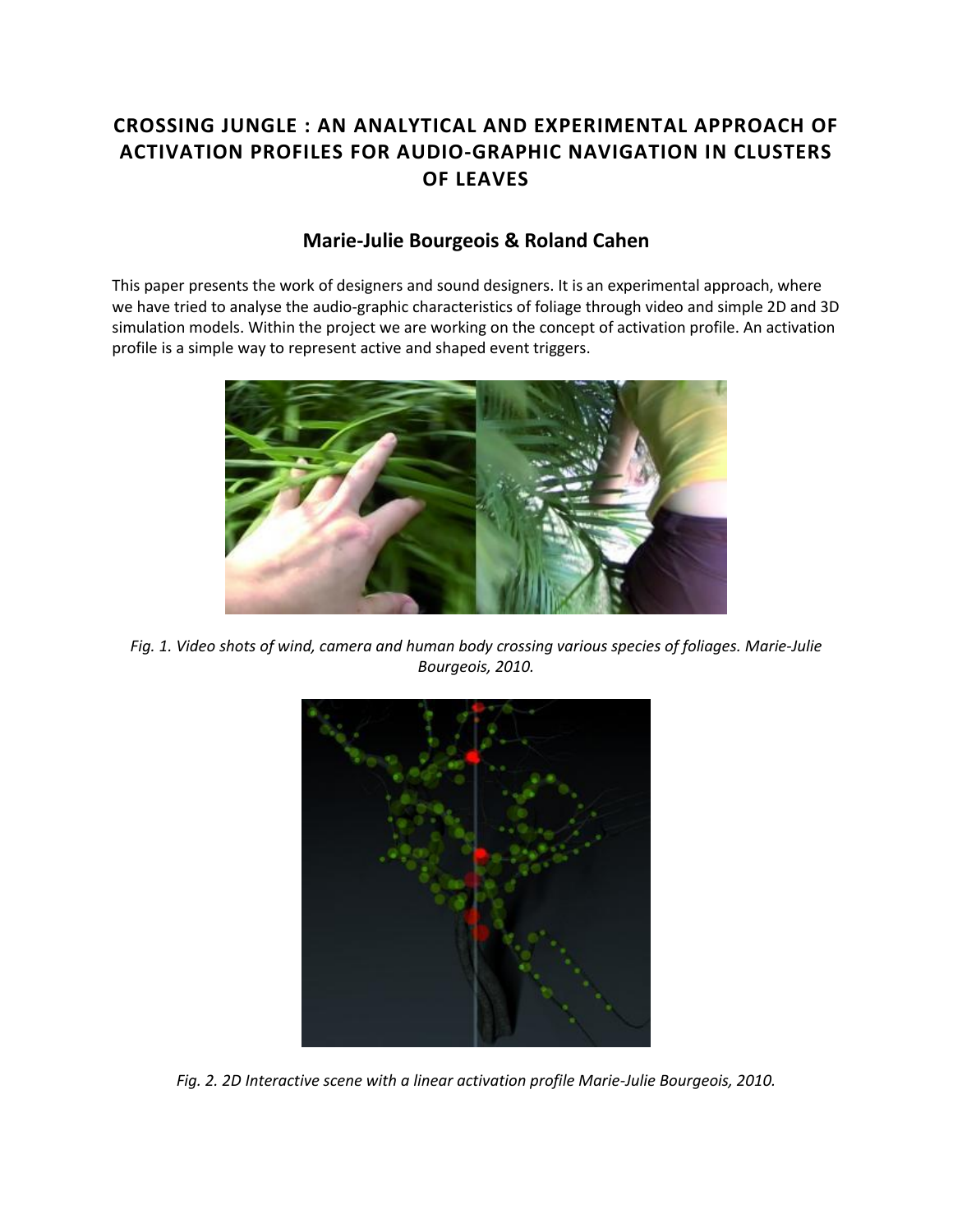

*Fig. 3. 3D Interactive scene with a cluster of points as an activation profile. Marie-Julie Bourgeois, Romain Gora, Roland Cahen, 2011.*

*Topophonies* are virtual navigable sound spaces, composed of sounding or audio-graphic objects. Graphic and sounding shapes or objects are audio-graphic when visual and audio modalities are synchronized. In virtual reality and video games, we know how to make scenes composed of point-shaped elements: graphic and sound (i.e. a spot representing an object). However, there is no tool enabling navigation to make scenes consisting of particularly great numbers of interactive visual and sound elements, nor dispersed elements such as in a crowd, a flow of traffic, foliage or rain. The research project *Topophonie* proposes lines of research and innovative developments for sound and visual navigation in spaces composed of multiple and disseminated sound and visual elements (audio-graphic clusters). By working in a scientific multidisciplinary group (digital audio, visualization, sound design) with enterprises specialized in the domain of interactive multimedia activities, the project *Topophonie* works on models, interfaces and audio-graphic renderings of audio-graphic clusters. The project team is composed of researchers specialized in granular sound renderings and advanced interactive graphic renderings, as well as digital designers and enterprises specialized in the relevant fields of application. The first task of the project was to analyze and formalize several representation models. Foliage is one of them.

This paper is part of the *Topophonie* research project, the aim of which is to navigate within audiographic clusters. Clusters are wide ranges of objects of the same class. By Audio-graphic, we mean synchronized audio and graphic object behavior: both modalities have been implemented in a single action. Among the various examples of these kinds of objects, such as rain, flocks, grains etc.

This paper focuses on foliage as clusters of leaves. We have selected two main audio and visual behavior in order to find a good and costless way to simulate: the wind and a first person character crossing the foliage. This paper presents the work of graphic and sound designers. It is an experimental approach, where we have tried to analyze the audio-graphic characteristics of foliage through video, 2D and 3D simulation models with popular softwares. Within the project, we are working on the concept of activation profile. An activation profile is a simple way to represent active and shaped event triggers.

We can illustrate the concept of "activation profile in clusters of leaves" with the body of Tarzan crossing the jungle hanging from a vine.

We needed to be sure that this concept was perceptible. Therefore, we have compared the user experience relative to two different symbolic activation profiles: a point symbolizes the hand of a player and a line symbolizes the wind path in the user experiment.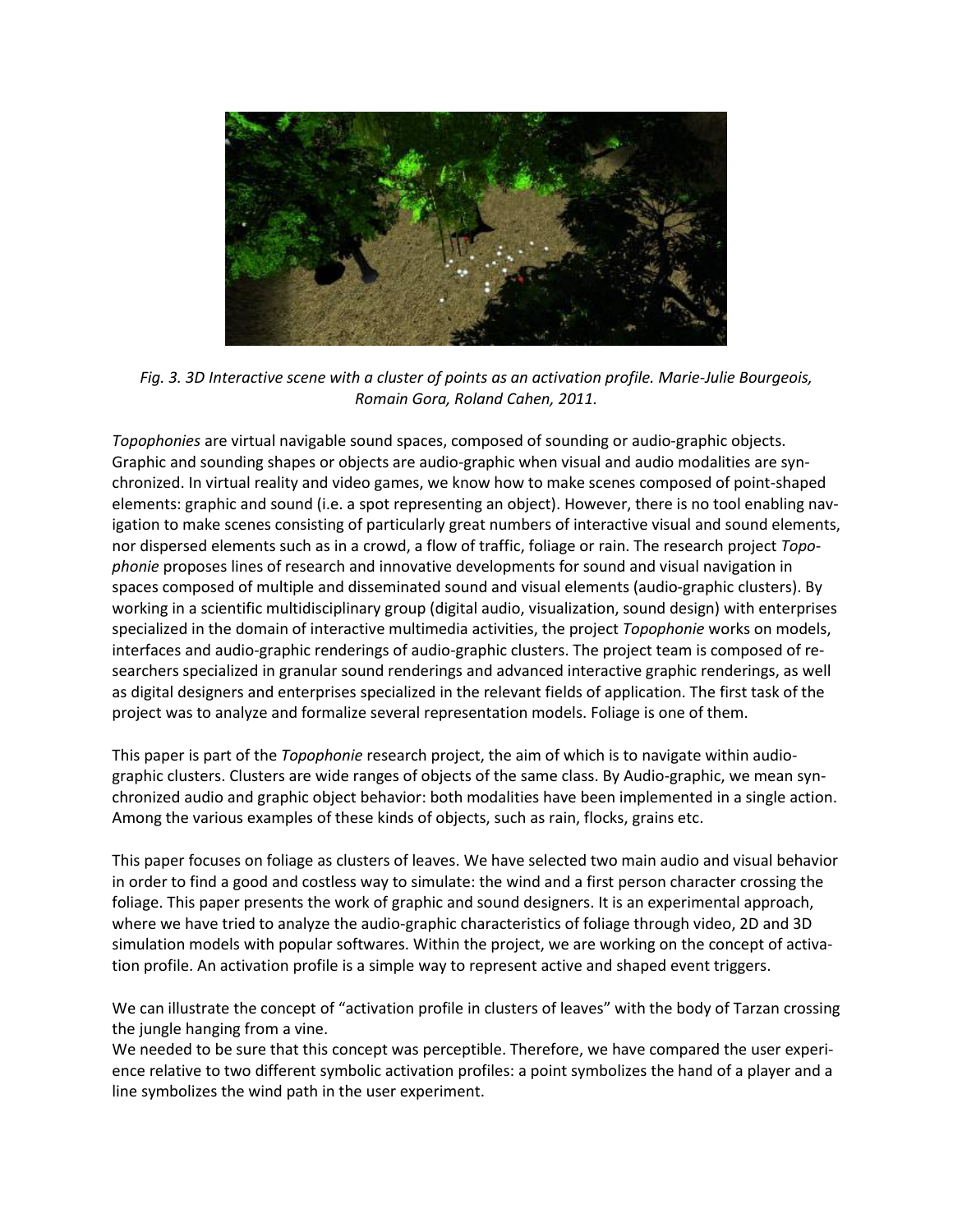We concluded with a 3D interactive scene which simulates the audio-graphic navigation in clusters of foliage with different activation profiles.

#### VIDEO MODELS

Fig. 1. Video shots of wind, camera and human body crossing various species of foliage

These video captures show some audio-graphic characteristics: the vegetal sound due to the collisions between leaves, the plastic sound of the camera, the clothes and flesh sound of the human body, and the graphic behavior of the different species of plants during and after the crossing movement.

It is difficult to be in conditions where the wind blows strongly on the foliage and where the microphone is not affected by the storm. For the passage of the camera object through the foliage, the microphone itself and the plastic case of the camera interferes when colliding with leaves and branches and creates some mechanical and metal noise which appear out of context. A completely soundproof cage was rather complex to realize.

Nevertheless, the use of a body organ (hand, arm, torso or foot) is natural and produces more convincing sound when crossing foliage. For others, activation profiles such as small insects or big monsters, we thought it would be easier to simulate them in the studio afterwards. Certain sound sequences seem fake due to the fact that the sound produced by the body of the cameraman is added. Carrying the camera crossing foliage also activates leaves outside the camera's field. Therefore, the audio and the video images may not always be coherent. As a consequence, the coherence should be evaluated according to the precision of the physical interaction and the audio-graphic rendering in the camera's range.

Literature about audiovisual synchronization and cross modality perception show that the audio and the visual are complementary and synchronization can vary a lot and still be significant. (c. f. ventriloquism, Mc Gurk effect, works by Jean Vroomen and Beatrice de Guelder).

However to be effective, sound should, one way or another, stick to the visual events that appear in the field of the camera. In addition, it works better when sounds are related to visual events happening within the objective frame. A un-visualized event, outside the camera's field, often causes interference with the understanding of active events. As the colliding object: the camera or the first person character is not visible nor definite, we can be quite tolerant about its material or mental representation.

### FOLIAGE SOUND LIBRARY

In order to benefit from our own foliage sound library with a variety of different aspects and species we recorded the manipulation of several branches and leaves in the studio. We also recorded some foliage sounds outdoor, but it was too difficult to avoid traffic sounds and to resolve the wind and activation problems. We manipulated them more or less violently to produce various sound movements and feign typical effects of crossings: the passage of the wind in foliage, the passage of a hand or an object on a leaf, or a group of leaves. Video shots are important to correlate the manipulation of the foliage and the sound produced by the leaves. Actions were carried out with a hand, another branch or leaves such as caressing, creasing, tearing away, shaking, crashing and hitting one or several leaves.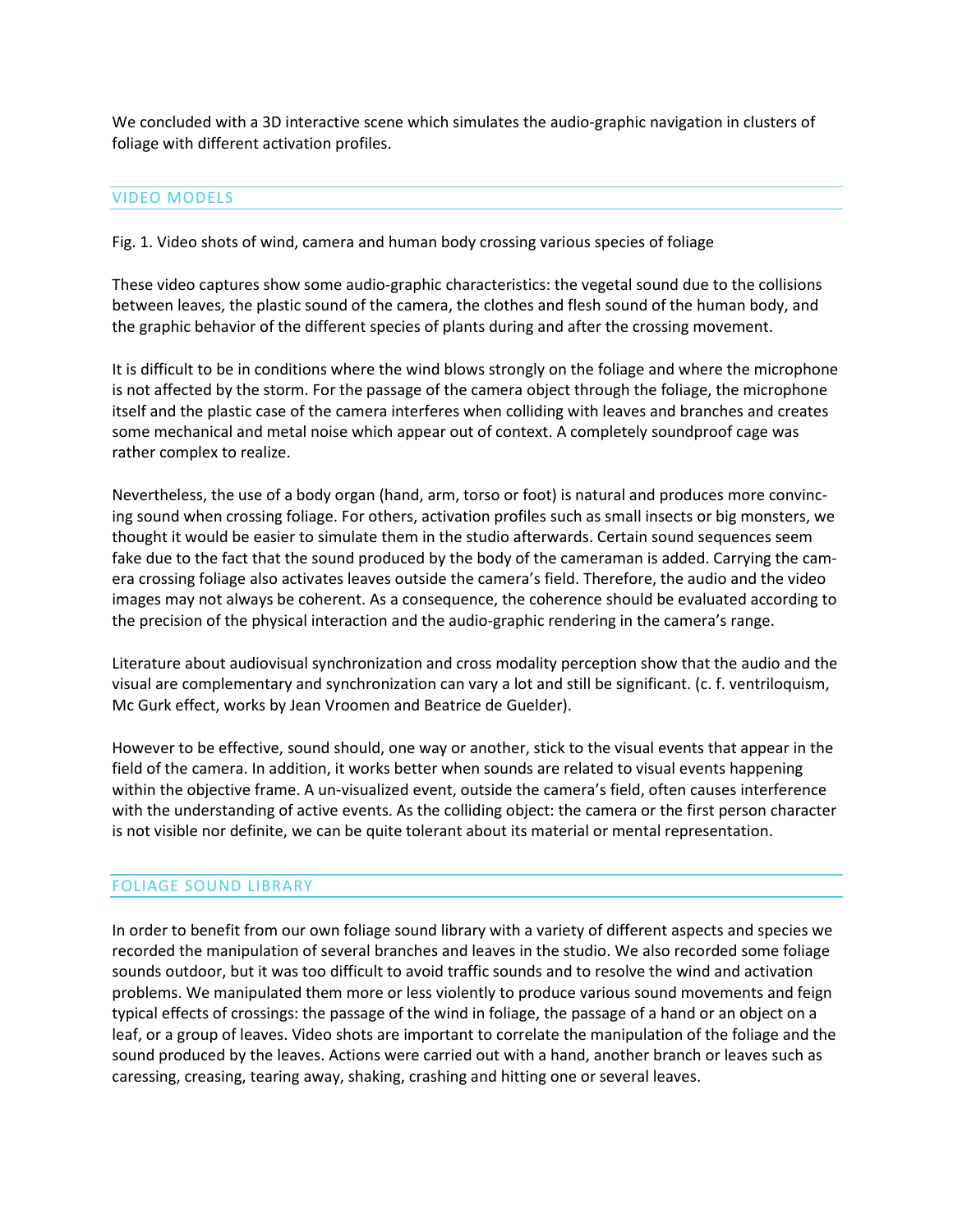The remarkable sound differences we have noticed are related to the following criteria:

- The inflorescence: the numbers of leaves, their size and shape, the proximity of the leaves, their spatial distribution and the global architecture etc.
- The material: the texture of leaves and state of drought, and plasticity of the branch, deformation, elasticity, overlap and bruising etc.
- And the energy of manipulation, the kinds of gestures with the hand or other leaves: the speed and movements etc.

Manipulation of various foliage species: http://vimeo.com/14824022 Sound sample classified by species: http://vimeo.com/14862003

Doing this work, we have noticed that when listening to the sounds without the image of the movement, they all seem to sound more or less the same and do not have much significance, it is especially difficult to imagine their real movement. This may sound obvious, but the view adds very important information for understanding what we hear: spatial origin, causal action, physical reason for a specific sound particularity, activation mode and action.

Therefore, it seems that synchronization is more important for realism than sound timbre. In *L'Audio vision* [1] Michel CHION analyze the perception of an extract of Ingmar Bergman's *Persona* (1966) in three times: sound and image, image alone and then sound alone. Applying this method to videos of simple sound actions such as manipulating foliage appeared to be an extremely interesting experience. However, it became even more interesting for manipulating the simulation in real time. We thought that anyone should be able to tell how convincing and coherent an audio-graphic simulation of foliage navigation is. We then proposed to a small panel of students to manipulate the interactive simulation with sound only, image only and both sound and image.

#### USER EXPERIMENTS

The aim of the experiments was to determine the importance of audio-graphic synchronization in interactive manipulation and the relevance of the activation profile variation. All the tests concern the same scene of foliage, consisting of the image of a tree on which leaves can be touched by the rollover of the mouse cursor and emit a light noise of a leaf from our sound library. The test was realized with headphones.

Two kinds of activation profiles were tested:

(Fig. 2) A linear profile with a vertical line is a representation of the passage of the wind through the tree, triggering a larger quantity of leaves, and a punctual profile with a dot symbolizes the hand of the player

Exp. 1. First we proposed to navigate only with sound on a black screen, and we asked the user about this blind experiment.

(file A): http://vimeo.com/14824062 (file B): http://vimeo.com/14824074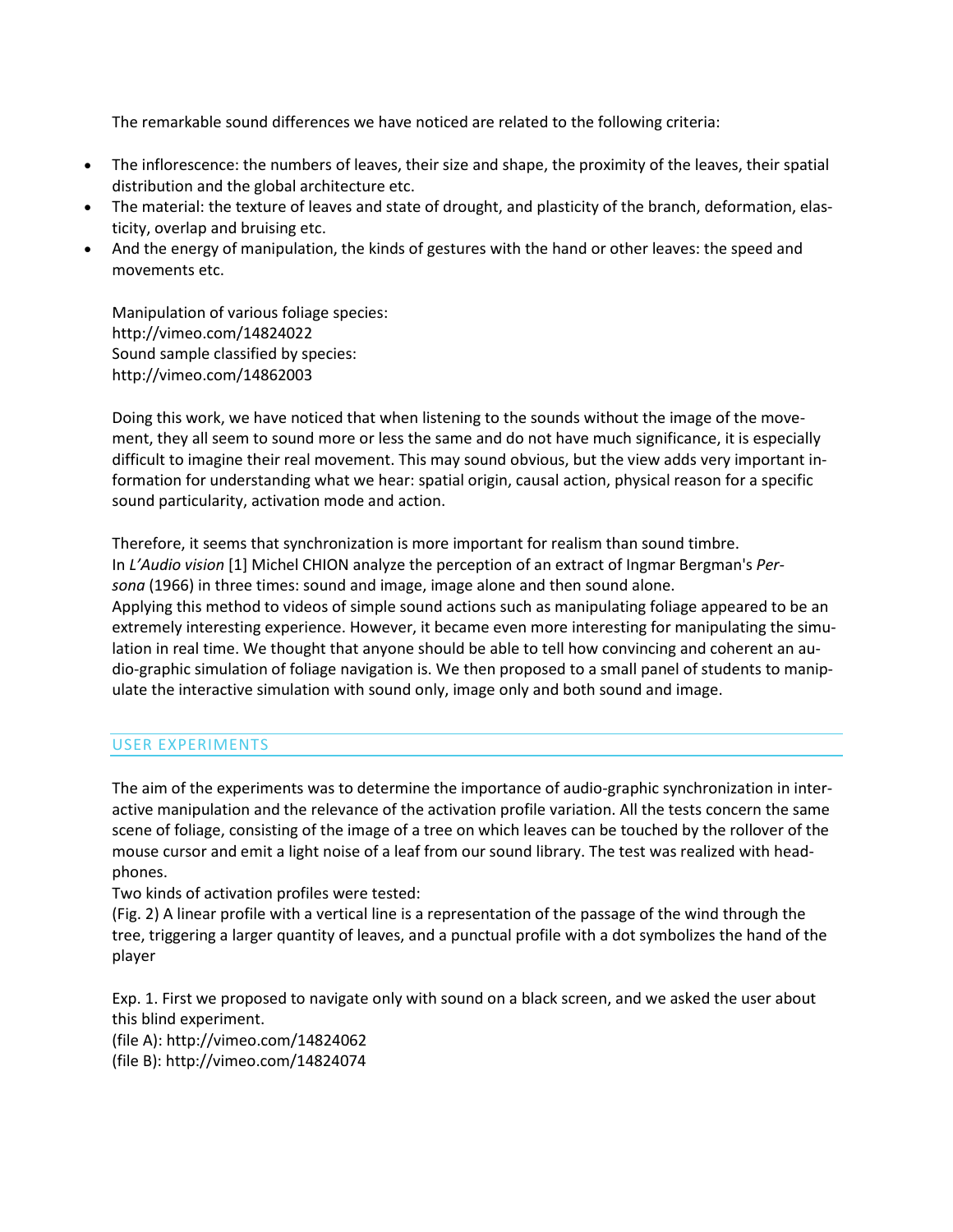Interpretation: All testers did heard a sound difference between profiles A and B. Non-specialized listeners often have difficulties to adopt a precise vocabulary without visual reference. A single person detected a larger quantity of sound elements in the A file.

Exp. 2. In the second experience, we proposed to navigate with the image and no sound in order to separated the perceptual analysis.

(Graphic 1): http://vimeo.com/14824087

(Graphic 2): http://vimeo.com/14824095

Interpretation: The majority of users successfully linked sound and image. We consider that finding the right answer demonstrates the audio-graphic coherence.

Exp. 3. Then we presented the audio-graphic version with the image and the associated sound. We asked users what the audio-graphic version adds to the experience and the relevance of using different activation profiles. i. e. punctual activation profile: http://vimeo.com/14824104 vs. linear activation profile: http://vimeo.com/14824110

Interpretation: According to the answers to this questionnaire, it seems that the audio-graphic version of the interactive profiles give more information about the navigation than both sound and image ones. It is also clear that the difference between the two profiles is perceived and understood much more easily in the audio-graphic version than in the single modality ones and therefore makes sense.

## GEOMETRY AND NAVIGATION PROFILES

Using profiles enables inter-penetrability of clusters or complex objects to be simulated. For example, the collision of a hand with foliage or a collision between two foliage. In the case of manipulation of foliage, the number of collisions and the sound parameters would be too complex; inflorescence and parameters of materials, multiple triggers etc. Within the *Topohonie* project, we have developed methods to simplify the use of profiles.

In the following sections we will develop the generic term of profile, for example, triggers can be on/off or progressive. They can either have the function of source, activator or both source and activator. This paper focuses only on activation profiles. Clusters of triggers are one way to simulate complex profiles. They can have different shapes and sizes.

The sounds triggered by collisions of foliage are multiple. For example, a breeze of wind in a birch does not produce the same sound as a gust of wind in a palm tree.

We could use progressive profiles with variation of unit sizes in order to increase and decrease the activation within a profile. The activation variables can be volume, density, strength, quantity, speed, agitation, friction, scratching, sounds and visual effects produced by other sources etc.

We are now working on more elaborate activation profiles and their audio-graphic behavior and renderings.

(Fig. 3): http://vimeo.com/21154344

Crossing foliage seems an uncommon experiment. The player immerses himself in a 3D environment representing an impracticable jungle. In some cases the user may seek to circumvent the obstacles represented by trees rather than passing through them. But in order to evolve in the 3D space, the player needs to cross the foliage. When the player can see the First Person, we can assign a specific form to the activation profile. So we can illustrate crossing foliage like a breeze of wind, a hand or a stick. The display